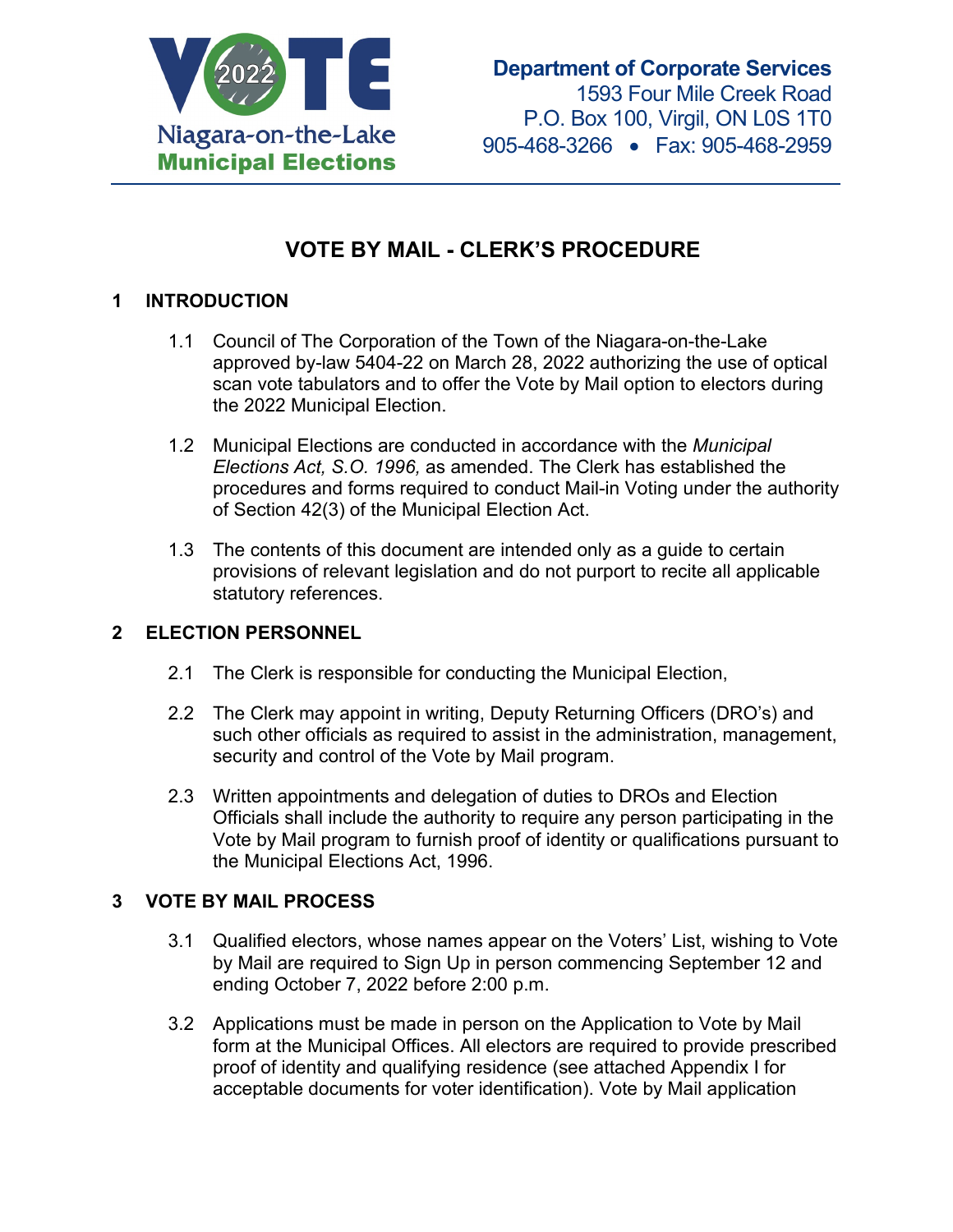

forms (Appendix II) are available in the Clerk's Department, or Customer Experience Counter in the Town Municipal Offices, 1593 Four Mile Creek Road, Virgil during normal office hours, Monday to Friday 8:30 a.m. to 4:30 p.m.

- 3.3 The Clerk will mail the 'Vote by Mail Kit' to every qualified elector who signs up for Vote by Mail by October 7, 2022 no later than 2:00 p.m. The Vote by Mail Kits will be deposited in Canada Post regular mail service October 7, 2022 after 2:00 p.m.; or it can be picked up after this date at the Town Municipal Offices if prearranged.
- 3.4 Candidates will receive from the Clerk a list of electors who have chosen to vote by mail prior to the advance poll.
- 3.5 The Vote by Mail Kit shall consist of:
	- Voting Instruction Sheet
	- Voter Declaration Form
	- Composite Ballot containing offices elector qualified to vote for
	- Ballot marker pen
	- Ballot Secrecy Envelope
	- Other Return Envelope with prepaid postage
	- Such other material as the Clerk determines
- 3.6 Upon receipt of the Vote by Mail Kit, the elector shall complete the composite ballot, by marking the circular space beside the name of the candidate or candidates in each office they wish to vote for using the marker pen provided, then placing the completed ballot into the Ballot Secrecy Envelope and seal the envelope. The elector shall also complete and sign the Voter Declaration Form and place it, along with the **sealed**  Ballot Secrecy Envelope, into the prepaid Return Voting Envelope and seal it. The prepaid Return Voting Envelope must be delivered by mail or in person to the Town Municipal Offices "Ballot Return Station" by no later than 8:00 p.m. on election day, Monday, October  $24<sup>th</sup>$ , 2022, at 8:00 p.m.
- 3.7 If a qualified elector does not receive their Vote by Mail Kit by October 14, 2022 or if the Vote by Mail Kit is lost or destroyed, the elector may attend at the Municipal Offices and complete an "Application for a replacement Vote by Mail Kit. (Appendix 111) A new Vote by Mail Kit will be issued to the elector at the Customer Experience Desk, by the Mail in Ballot election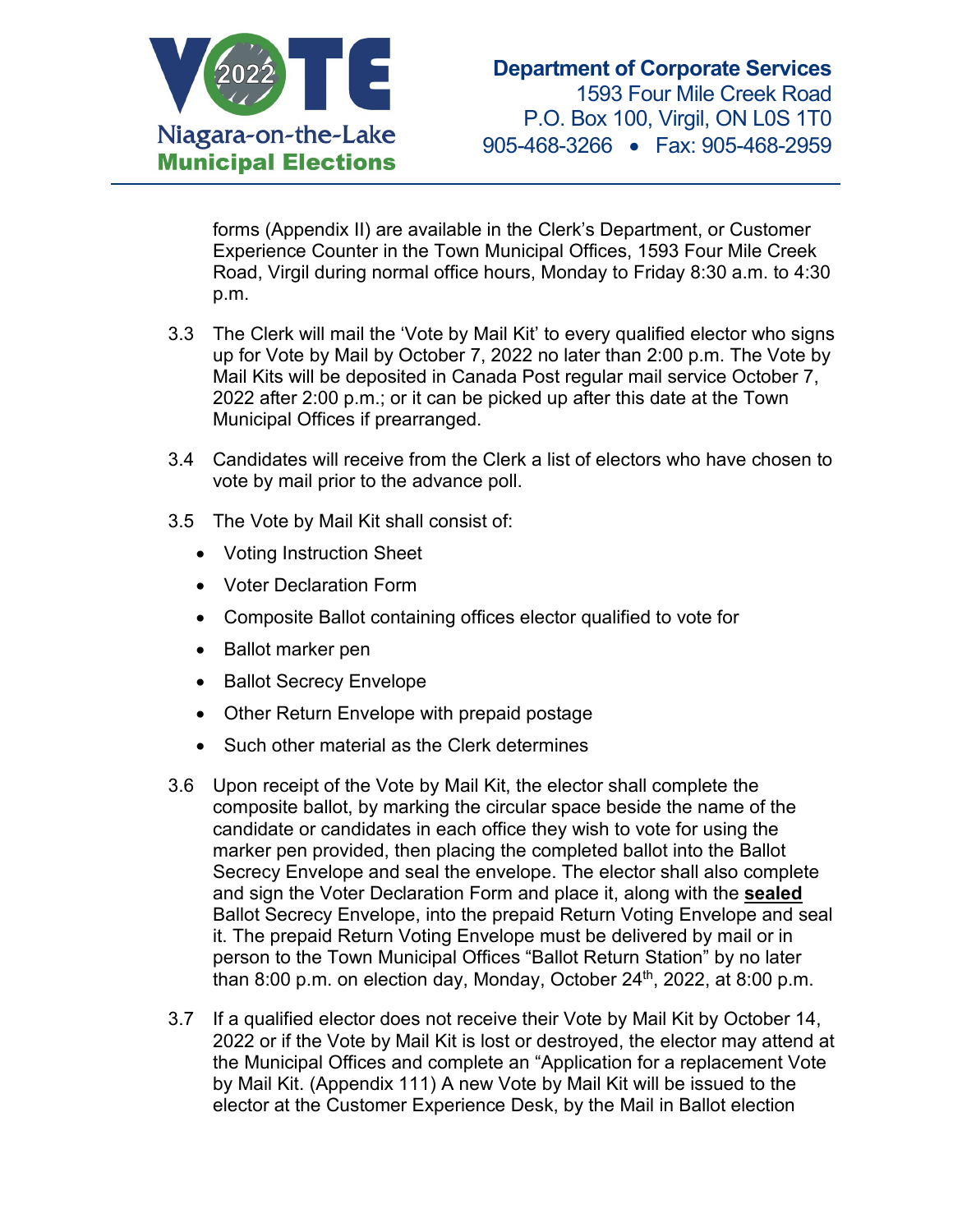

official after they have confirmed the elector's signature on the application form. It will be noted on the Voters' List by the election official that the elector was issued a new Vote by Mail Kit.

- 3.8 All Vote by Mail ballots, included in the Vote by Mail Kits, **must** be returned to the "Ballot Return Station" located at the Customer Experience Deskin the Town Municipal Offices, 1593 Four Mile Creek Road, Virgil by no later than 8:00 p.m. on October 24, 2022.
- 3.9 Vote by Mail ballots **will not be accepted** at any of the Voting Poll Locations on election day or at Advance Polls. Vote by Mail ballots can be dropped off at the "Ballot Return Station" located in Town Hall until 8 p.m. on election day.
- 3.10 Any electors who sign up for Vote by Mail and have not voted and decide to attend a Voting Poll Location to vote will be permitted to receive a ballot and vote only after the election clerk has checked their name on the voter's list and verified that a mail in ballot has not been received from that elector. After issuing the elector a ballot the elector's name will be marked as having voted at that voting location. If mail in ballot is then later processed by the mail in ballot team, when checking the voters list, they will see the elector has voted and then will cancel their mail in ballot.
- 3.11 In addition to using regular mail service, the "Ballot Return Station" will be available for those electors wishing to deliver or have delivered their Return Voting Envelope directly to the Customer Experience Desk, in the Town Municipal Offices, 1593 Four Mile Creek Road, Virgil.

It is the responsibility of the elector to mail their ballot back to the Clerk in a timely manner, it is suggested to deposit the Return Voting Envelope in regular mail service no later than October 14, 2022. Following this date, to ensure your ballot is counted, electors are encouraged to deliver their Return Voting Envelope at the designated "Ballot Return Station" located in the Municipal Offices.

#### **The "Ballot Return Station" for Return Mail in Voting Envelopes Hours:**

**October 10, 2022 to October 21, 2022 Monday to Friday 8:30 a.m. to 4:30 p.m. and Voting Day, Monday, October 24, 2022**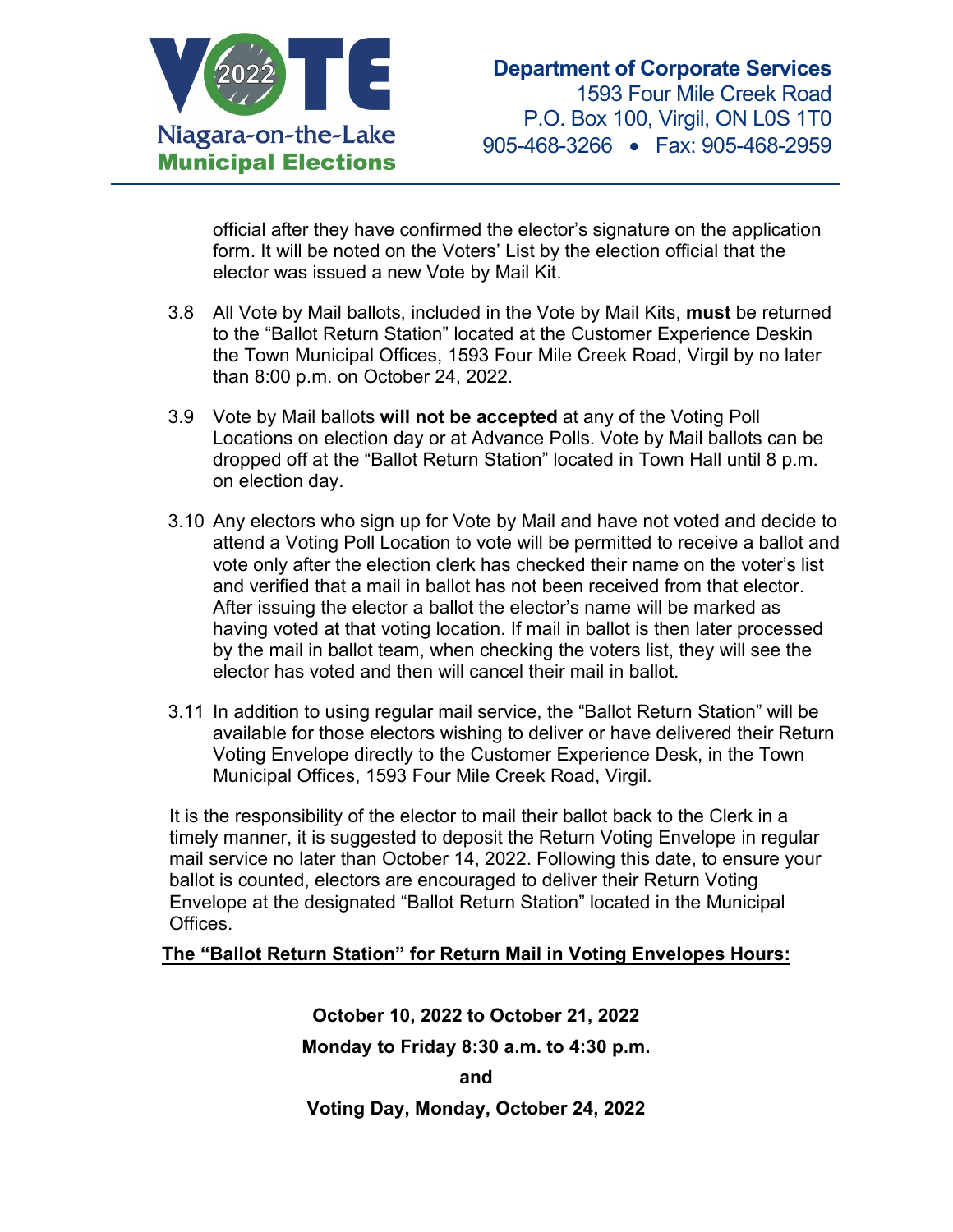

#### **8:30 a.m. until 8:00 p.m.**

3.12 On Voting Day, October 24, 2022, the Town Municipal Offices will close at 4:30 p.m. to the public with the exception of those dropping off Vote by Mail ballots. Vote by Mail ballots can be dropped off at the Ballot Return Station located in Town Hall until 8 p.m.

#### **4 PROCESSING THE MAIL IN BALLOTS RECEIVED AT THE BALLOT RETURN STATION EACH DAY**

- 4.1 Each day as Return Voting Envelopes are received either by mail or at the Ballot Return Station, the Clerk or designate will open the Return Voting Envelope.
- 4.2 All Return Voting Envelopes that contain one Voter Declaration Form and one Ballot Secrecy Envelope, shall be treated in the following manner:
- 4.3 Remove the sealed Ballot Secrecy Envelope and Voter Declaration Form. Using the voter declaration form they will update the Voters' List by striking off the elector from the Voters' List. The ballot secrecy envelope will be delivered to Committee Room 2 for placement into the secure ballot box. The list may be inspected by candidates and Scrutineers at any time during normal business hours.
- 4.4 Any Return Voting Envelope, which contains more than one Voter Declaration Form or more than one inner Ballot Secrecy Envelope, shall be treated in the following manner:
- (a) Return Voting Envelopes containing equal numbers of Ballot Secrecy Envelopes and Voter Declaration forms WILL BE ACCEPTED and the voter declaration forms information will be used to update the voter's list and the Ballot Secrecy Envelopes securely delivered to Committee room 2 and placed in the secure ballot box.
- (b) Return Voting Envelopes containing more Ballot Secrecy Envelopes than Voter Declaration Forms WILL BE delivered to Committee Room 2 and HELD FOR REVIEW AFTER 6:00 PM ELECTION NIGHT. On election night after 6:00 p.m., officials will open the ballot secrecy envelopes without looking at the ballot and determine if any voter declaration forms are inside, if yes, then the same number of ballots as there are declaration forms will be placed in the secure ballot box. If no declaration forms are found in the ballot secrecy envelope, then only the number of ballots matching the number of declaration forms enclosed in the ballot return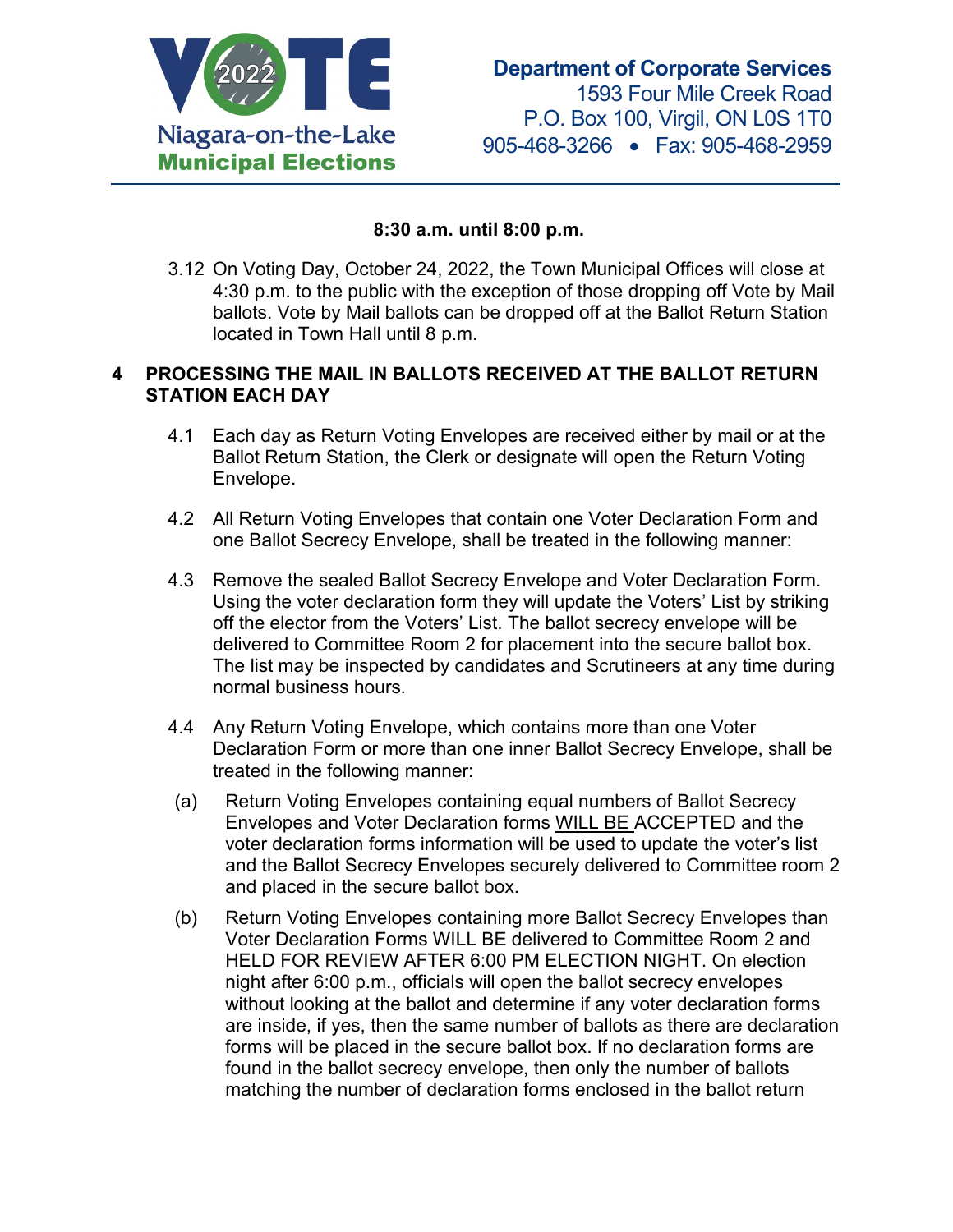

envelope will be deposited in the secure ballot box. The declaration form information will be used to update the voters list to confirm the elector has not voted at the polls prior to processing the mail in ballot. If not marked as voted at the polls, then mark them as voted by mail in ballot. If already marked as voted at the polls, then reject the mail in ballot and do not place in the sealed ballot box for tabulation.

- (c) Return Voting Envelopes containing more Voter Declaration Forms than Ballot Secrecy Envelopes WILL BE delivered to Committee Room 2 and HELD FOR REVIEW AFTER 6:00 PM ELECTION NIGHT. On election night after 6:00 p.m., officials will open the ballot secrecy envelopes without looking at the ballot(s) and determine the number of ballots inside, if the secrecy envelopes contain multiple ballots, then the same number of ballots as there are declaration forms will be placed in the secure ballot box. If there are not multiple ballots in the secrecy envelope, the ballot will be accepted and placed in the secure ballot box. The declaration form information will be used to update the voters list to confirm the elector has not voted at the polls prior to processing the mail in ballot. If not marked as voted at the polls, then mark them as voted by mail in ballot. If already marked as voted at the polls, then reject the mail in ballot and do not place in the sealed ballot box for tabulation.
- 4.5 At 8:00 p.m. on Voting Day, the Ballot Secrecy Envelopes located in the secure ballot box will be removed and opened in the Vote by Mail Counting Centre located in Committee Room 2 in the Town Municipal Offices as designated by the Clerk.
- 4.6 Vote by Mail Return Voting Envelopes received by the Clerk after 8:00 p.m. on Voting Day shall not be opened or processed, but shall be date and time stamped and retained for the statutory document retention period. The Clerk shall retain the ballots and all other documents and materials related to an election for 120 days after declaring the results of the election; and, when the 120-day period has elapsed, the Clerk, (a) shall destroy the ballots, in the presence of two witnesses; and (b) may destroy any other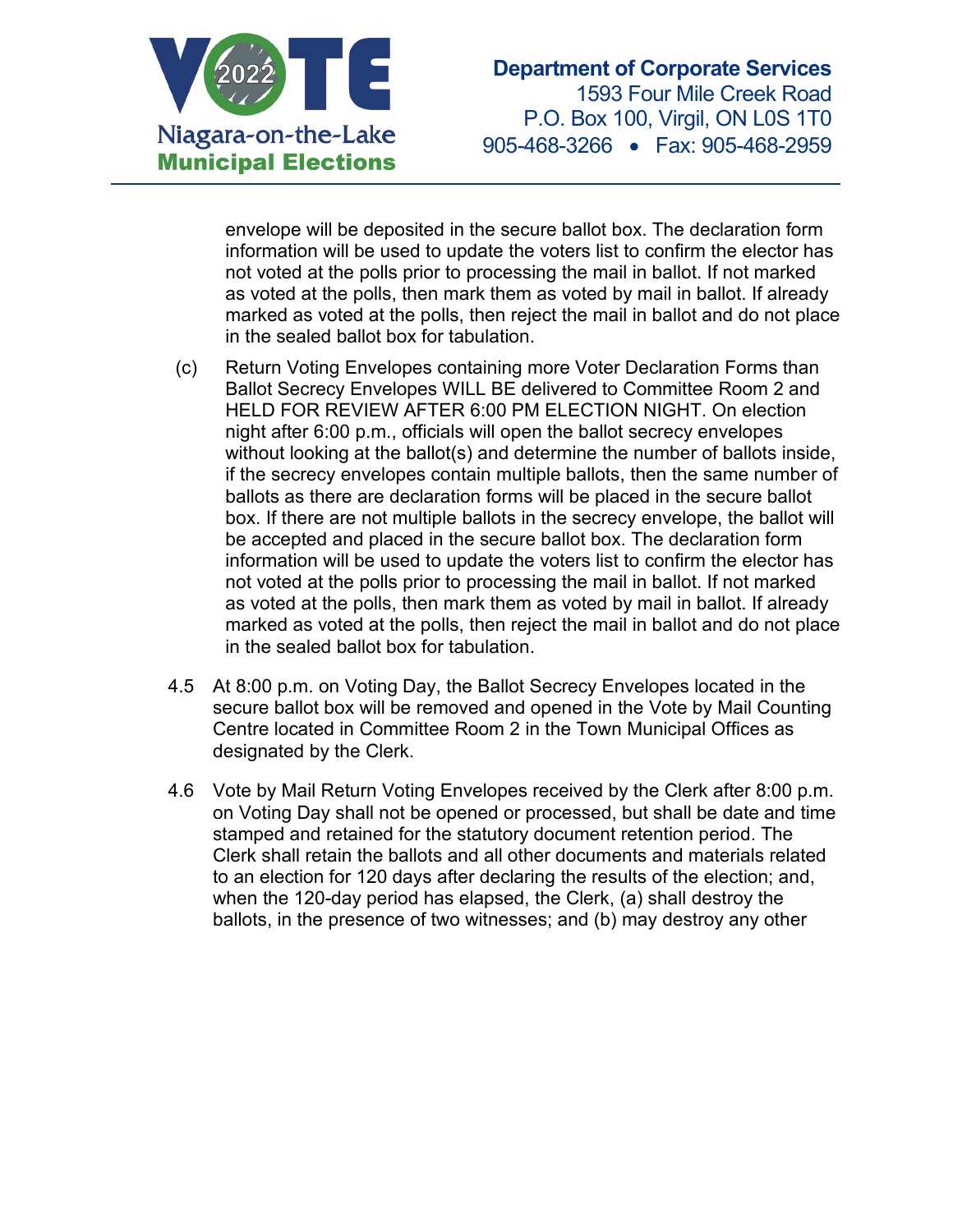

documents and materials related to the election (Section 88 (1) (2) Municipal Elections Act, 1996).

# **5 REJECTION OF VOTE BY MAIL BALLOTS**

- 5.1 In addition to rejecting mail in voting ballots for violations of the Municipal Elections Act, 1996, the following conditions will also cause a mail in voting ballot to be considered rejected:
	- (a) if upon opening the Return Voting Envelope the Voter Declaration Form is not signed;
	- (b) if upon opening the Return Voting Envelope there is no declaration form enclosed
	- (c) if there are identifiable marks on the sealed Ballot that identify the elector;
	- (d) if the elector's name on the voters list is marked as having voted at the regular or advance polls

# **6 COUNTING PROCEDURE**

- 6.1 On Voting Day, October 24, 2022, the Town Municipal Offices will be closed to the public at 4:30 p.m. with the exception of those dropping off Vote by Mail ballots to the Ballot Return Station. Certified candidates and authorized Scrutineers will be permitted to remain after the closing of the building if arrangements are made ahead of time to observe the tabulation of vote by mail ballots.
	- 6.2 Committee Room 2 in the Municipal Offices will be established as the Vote by Mail ballot counting centre. Only the Clerk and Election Officials, certified candidates and authorized Scrutineers will be permitted to remain in the designated counting centre.
	- 6.3 The doors to the designated counting centre will be closed at 8:00 p.m. on October 24th and only Election Officials will be allowed to enter thereafter. The vote tabulator will be activated and produce a zero-tape printout for all offices.
	- 6.4 At 6:00 p.m. on October 24th, the ballot box containing the sealed Ballot Secrecy Envelopes received by the Clerk or designate will be opened in Committee Room 2, Municipal Offices to begin processing and a new box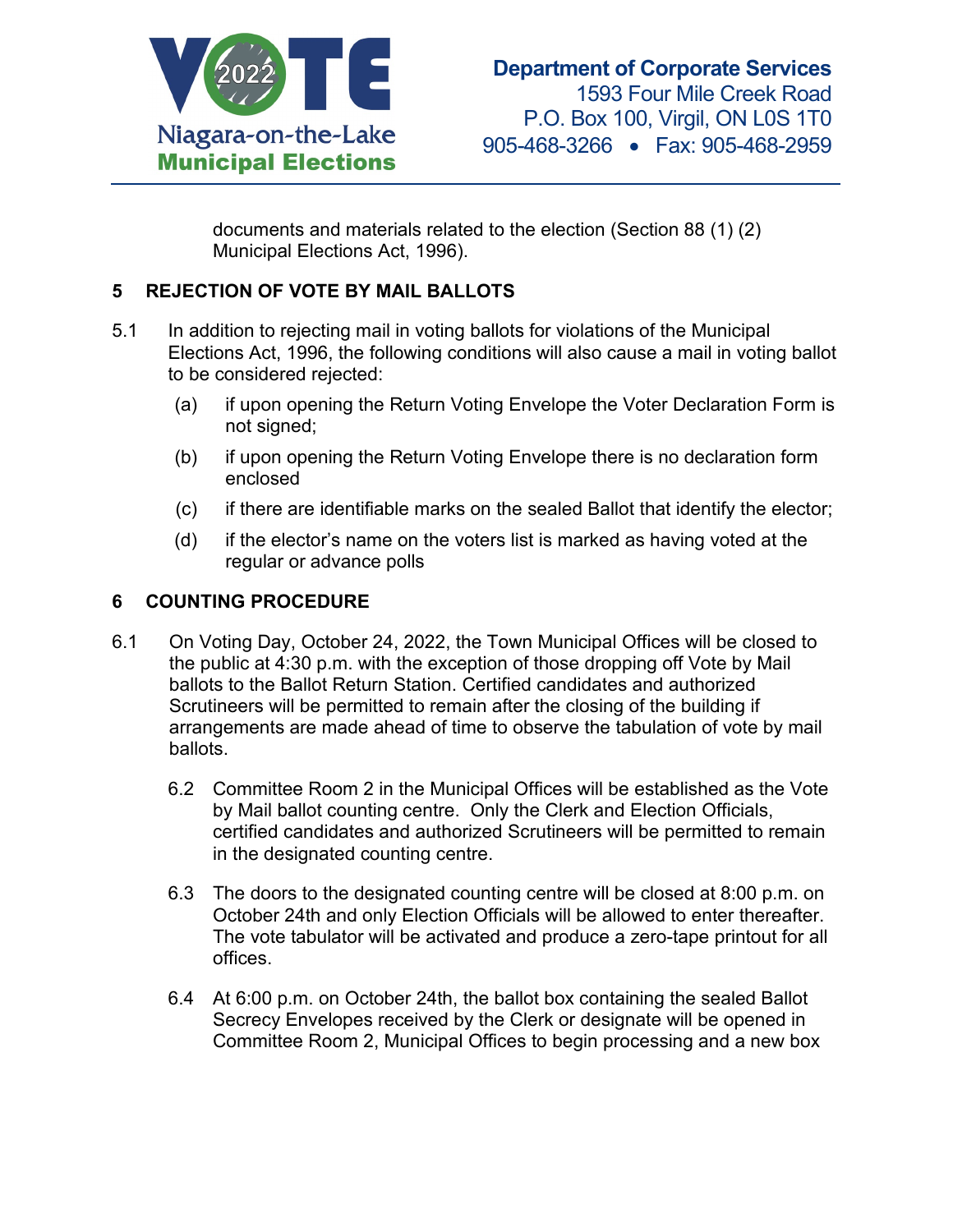

will be placed at the ballot return center in order to accept ballots until 8 p.m.

- 6.5 After 8:00 p.m. on October  $24<sup>th</sup>$  any remaining sealed Ballot Secrecy Envelopes will be opened and the ballots inside removed, the voters list updated to record the electors as voted using the declaration forms included, and then the ballots are inserted into the vote tabulator.to be scanned and the vote totals recorded for each candidate,
- 6.6 After all voter declaration forms have been used to update the voters list record and all ballots have been inserted into the tabulator the vote tabulator operator will close the mail in vote poll and the tabulator will produce a results tape containing the vote totals for each candidate and a record of ballots cast,
- 6.7 In the event a ballot is accidentally torn when the sealed Ballot Secrecy Envelope is opened, the Clerk or Election Official shall mark a new ballot in full view of any scrutineers present for tabulation and counting and place the damaged ballot, with a note, in the Not Counted Envelope.
- 6.8 Once all ballots have been counted, the ballot box will be sealed and returned to the secured/locked area for storage.

# **7 SECURITY OF BALLOT DURING/AFTER THE VOTE**

- 7.1 At the end of each day the Clerk or designate will affix a seal to the ballot box, initial the seal and secure/lock the sealed ballot box in the Clerk's Department vault. Each morning the Clerk or designate shall inspect the seal to ensure it is intact, in the presence of another staff member. The seal will be broken when adding envelopes each day and resealed at the end of each day.
- 7.2 The secure ballot box shall be maintained at Committee Room 2 during the specified hours.
- 7.3 After 8:00 p.m. on voting day, the sealed box will be moved by the Clerk or Election Official to the Committee Room 2, Vote by Mail Counting Center at the Municipal Offices, and the box will be opened, the envelopes will be opened, and the declaration forms will be used to update the voters list and the ballots tabulated.
- 7.4 Only the marker provided in the Vote by Mail Kit is to be used to mark the ballot. A ballot maybe rejected by the tabulator machine if it is marked with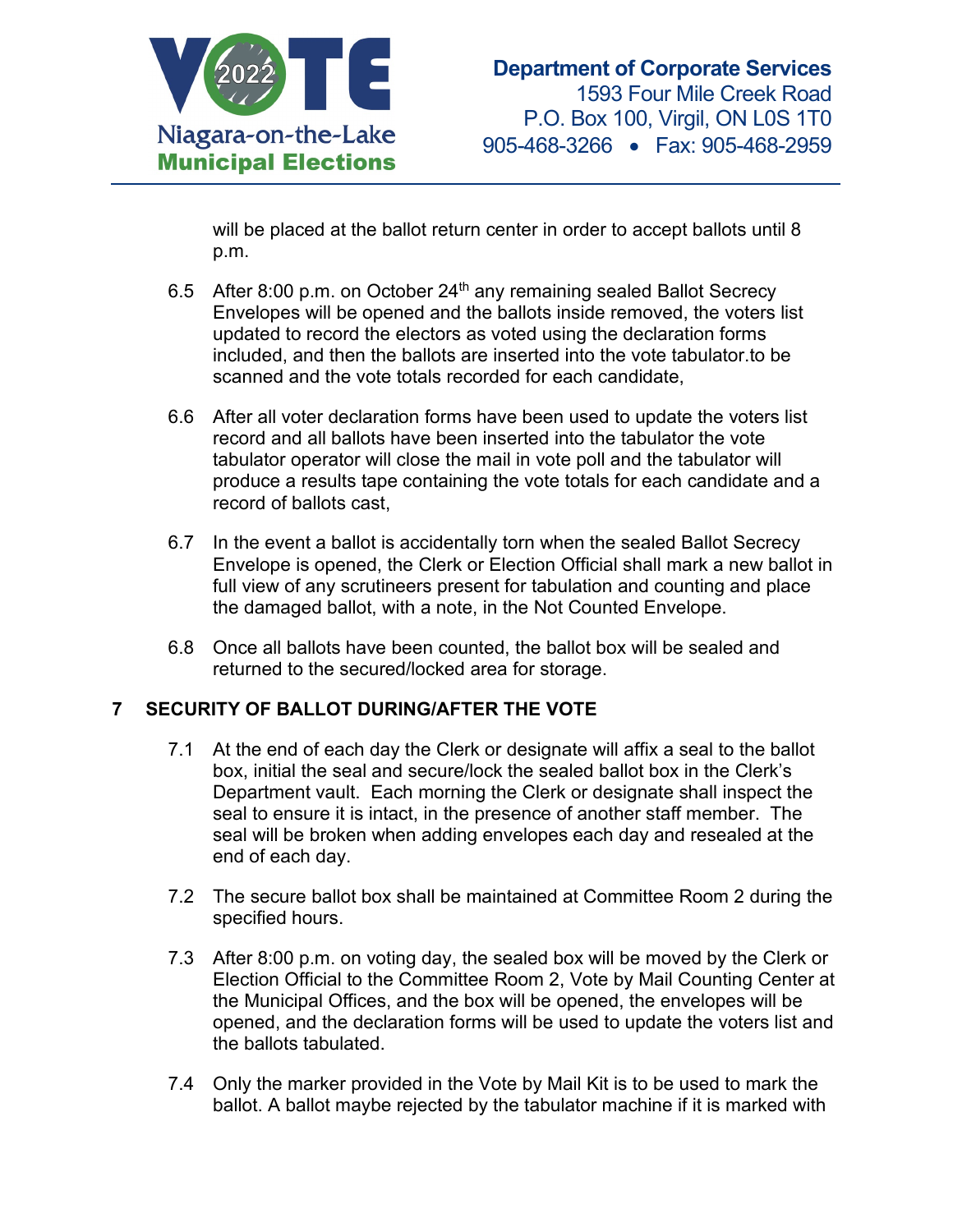

any other colour ink or pencil. If a ballot is rejected, the Clerk or their designated official will have the discretion to mark a replacement ballot in full view of any scrutineers present with the elector's voting choices with the approved marker and the rejected ballot will be placed in the Vote by Mail Non-Counted Ballot Envelope and the replacement ballot inserted into the vote tabulator for counting.

7.5 After the count, the duplicate original Statement of Results will be placed in the ballot box with the ballots, which will be sealed and initialed by the Clerk or designate and then secured/locked in the Clerk's Department.

# **8 SCRUTINEERS**

- 8.1 Each candidate may appoint, on the prescribed form, Scrutineers to be present to observe the election process and the counting of ballots at the designated counting centre in Committee Room 2, Municipal Offices and may remain when the doors are locked
- 8.2 A Scrutineer representing a candidate may be present at the tabulator station to observe the ballot box containing the sealed ballot return envelopes being opened and the ballots being removed and inserted into the vote tabulator. upon submission of his/her written appointment. The Scrutineer will be required to take the oral oath of secrecy form 1200. Only one Scrutineer per candidate may be present at one time at the tabulator station.
- 8.3 All Scrutineers must comply with the procedures that are set out on their appointment form.

# **9 EMERGENCIES**

In the event of any condition of an emergency or any circumstance that will undermine the integrity of the election, the Clerk has the discretion to declare an emergency and make any arrangements deemed necessary for the conduct of the election.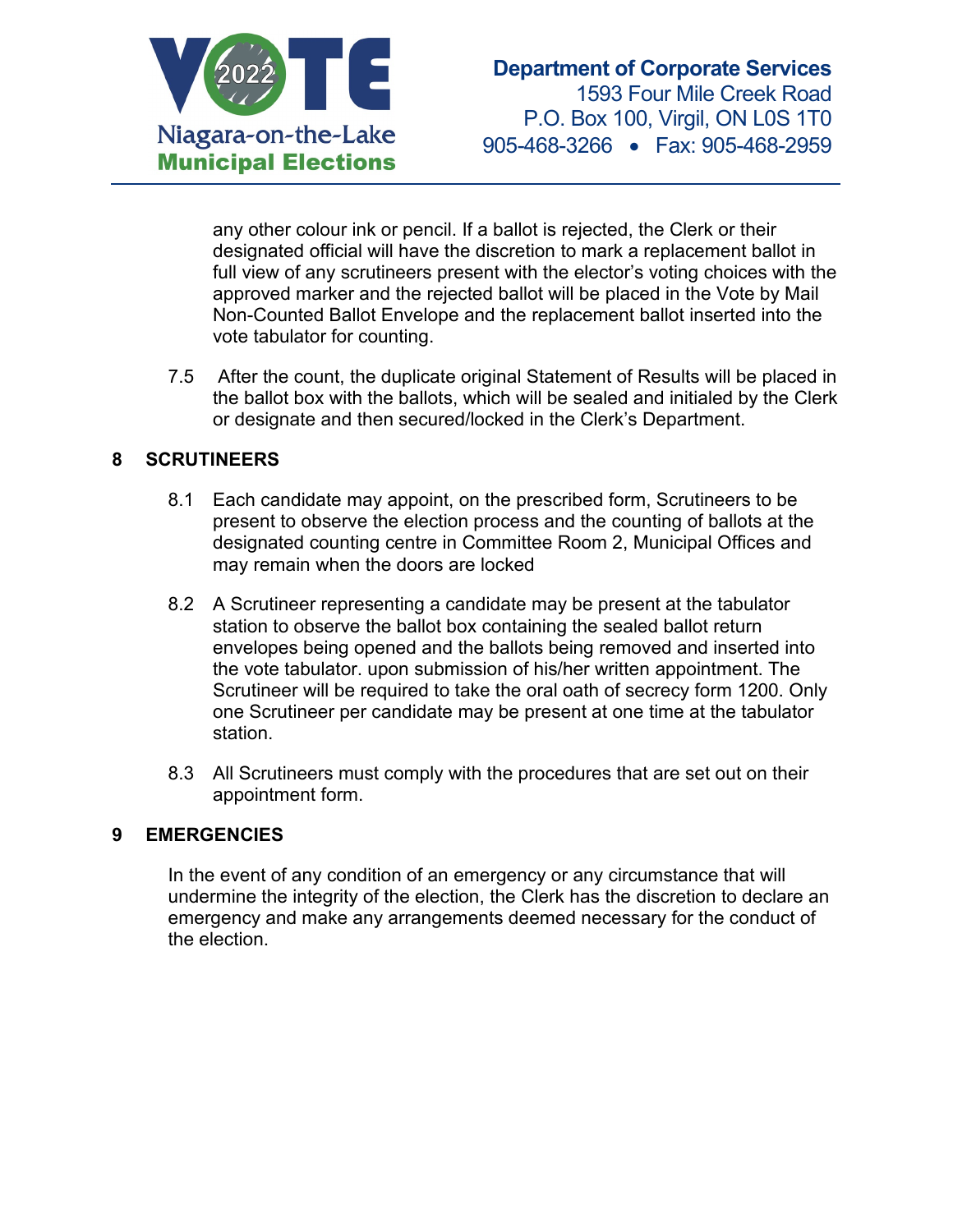

#### **10 AMENDMENT TO THIS DOCUMENT**

- 10.1 The Clerk at any time has the right to amend this document to facilitate the vote, the count, the tabulation of the votes and the security of the process.
- 10.2 The Clerk's ruling on any interpretation of the document is final.

### **11 NOTICES FOR ALTERNATIVE VOTE BY MAIL & VOTE BY MAIL PROCESS**

- 11.1 Pursuant to s.40 of the Municipal Elections Act, proper notification shall be provided to electors regarding the passing of a by-law under clause 42(1)(b), the manner in which electors may use the alternative voting method
- 11.2 Notice of alternative Vote by Mail and registration procedure will be posted at www.notl.com; and will be made available to residents of the Town.

#### **12 AMENDMENT TO THESE PROCEDURES AND RULES**

- 12.1 The Clerk, at any time, has the right to amend this document to facilitate the vote, count, tabulation of the votes and security or any other matter at the sole discretion of the Clerk.
- 12.2 The Clerk's ruling on any interpretation of this document is final.

*May 2, 2022*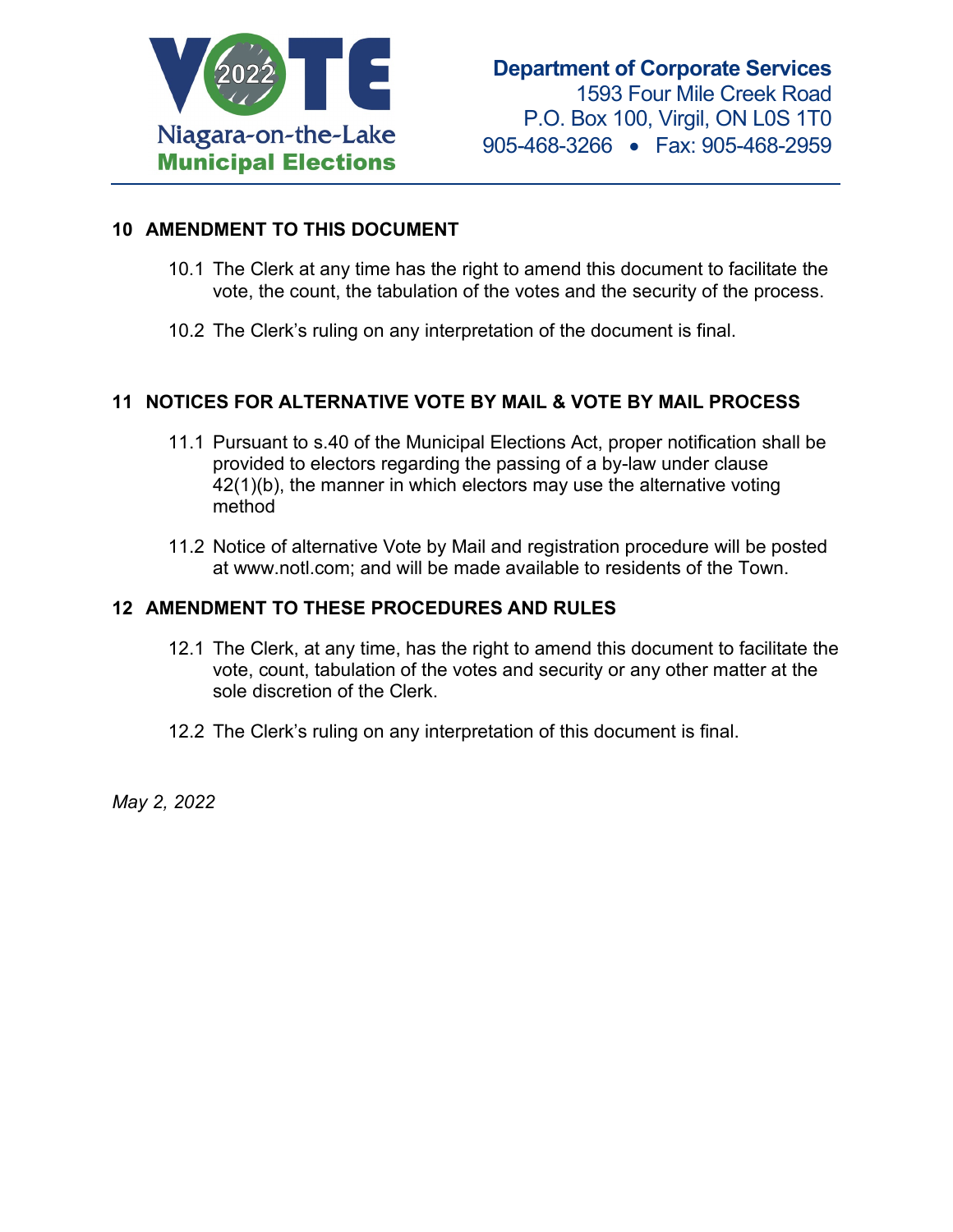

# **APPENDIX I - VOTER IDENTIFICATION – PROOF OF IDENTITY & RESIDENCE**

*Municipal Elections Act, 1996*

# **Procedure**

In order to vote, an elector must show identification to prove they are the person whose name appears on the voters' list. The identification must show the place of address and name of the elector. Documents which may be used to show the name and address to prove identity and residence are listed in Schedule 1.

# **Schedule 1**

Acceptable Documents for Voter Identification:

- 1. An Ontario driver's licence
- 2. An Ontario Health Card (photo card)
- 3. An Ontario Photo Card
- 4. An Ontario motor vehicle permit (vehicle portion)
- 5. A cancelled personalized cheque
- 6. A mortgage statement, lease or rental agreement relating to property in Ontario
- 7. An insurance policy or insurance statement
- 8. A loan agreement or other financial agreement with a financial institution
- 9. A document issued or certified by a court in Ontario
- 10.Any other document from the government of Canada, Ontario, or municipality in Ontario or from an agency or such a government
- 11.Any document from a Band Council in Ontario established under the *Indian Act* (Canada)
- 12.An income tax assessment notice
- 13.A Child Tax Benefit Statement
- 14.A Statement Employment Insurance Benefits Paid T4E
- 15.A Statement of Old Age Security T4A (OAS)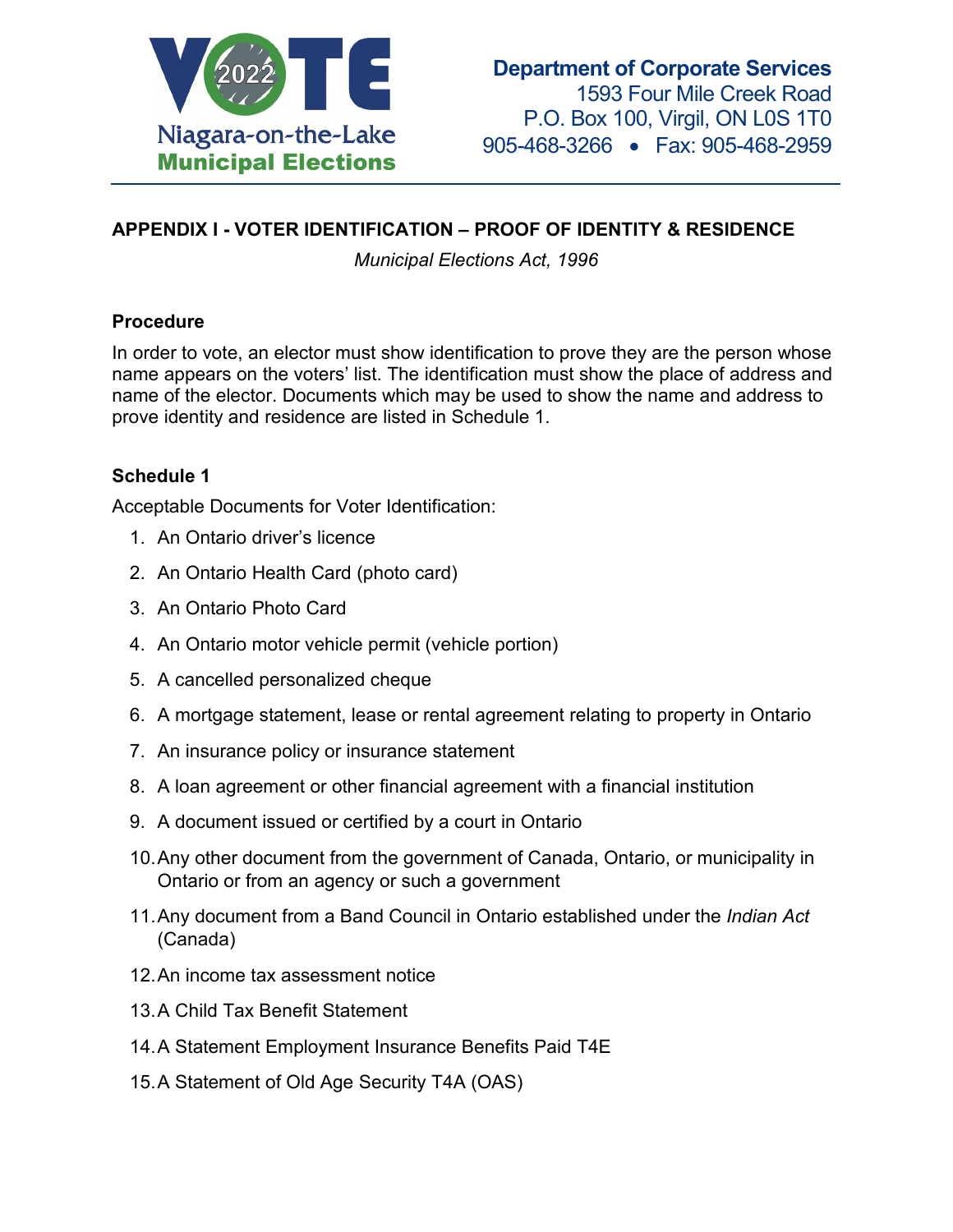

- 16.A Statement of Canada Pension Plan Benefits T4A (P)
- 17.A Canada Pension Statement of Contributions
- 18.A Statement of Direct Deposit for Ontario Works
- 19.A Statement of Direct Deposit for Ontario Disability Support Program
- 20.A Workplace Safety and Insurance Board Statement of Benefits T5007
- 21.A property tax assessment
- 22.A credit card statement, bank account statement, or RRSP, RRIF, RHOSP, or T% statement
- 23.A CNIB Bard or a card from another registered charitable organization that provides services to persons with disabilities
- 24.A hospital card or record
- 25.A document showing campus residence, issued by the office or officials responsible for student residence at a post-secondary institution
- 26.A document showing residence at a long-term care home under the *Long-Term Care Homes Act, 2007*, issued by the Administrator for the home.
- 27.A utility bill for hydro, water, gas, telephone or cable TV or a bill from a public utilities commission
- 28.A cheque stub, T4 statement or pay receipt issued by an employer
- 29.A transcript or report card from a post-secondary school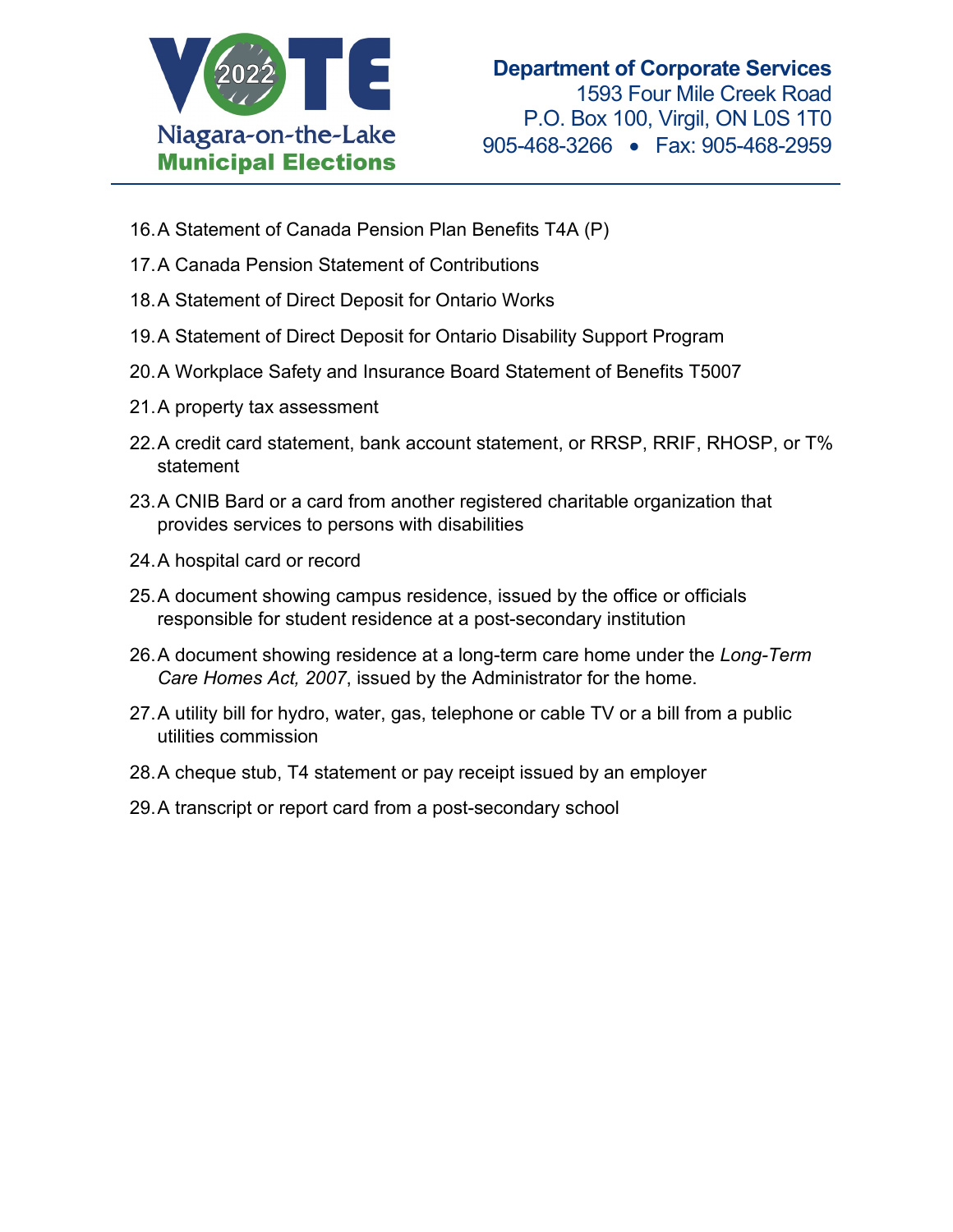

# **APPENDIX II- VOTE BY MAIL APPLICATION FORM**

# **CORPORATION OF THE TOWN OF NIAGARA-ON-THE-LAKE MUNICIPAL ELECTION 2022**

### **LAST DAY TO SIGN UP - OCTOBER 7, 2022**

| Date:                               |               |               |           |                    |
|-------------------------------------|---------------|---------------|-----------|--------------------|
| <b>Government Approved ID Type:</b> |               |               |           |                    |
| Roll #.2627-                        |               |               |           |                    |
| <b>Last Name:</b>                   | First         |               | Middle    |                    |
| <b>Qualifying Address:</b>          | No.           | <b>Street</b> |           | <b>Postal Code</b> |
| <b>Mailing Address:</b><br>No.      | <b>Street</b> | PO Box/RR#    | Town/City | <b>Postal Code</b> |
| <b>Contact Phone:</b>               |               |               |           |                    |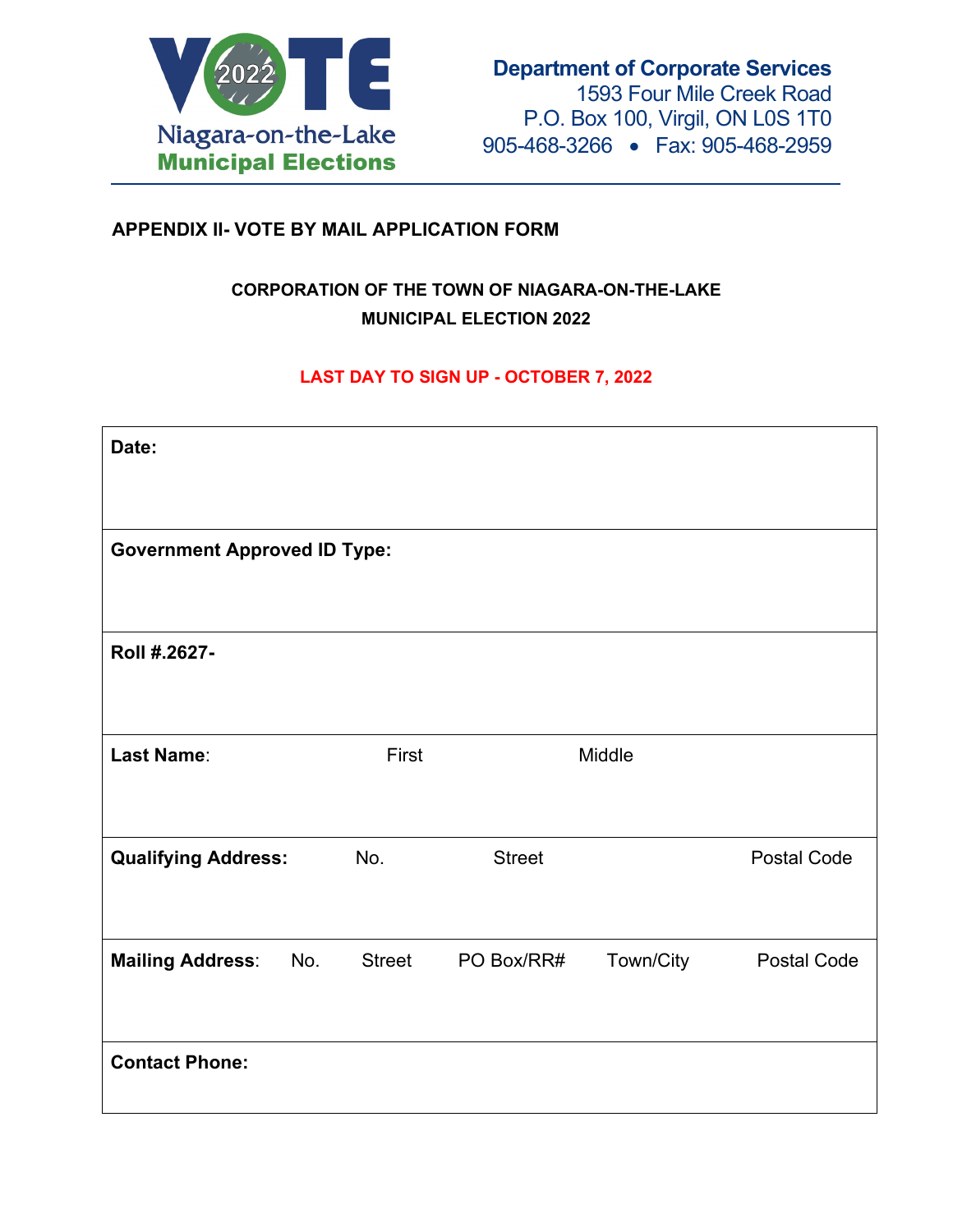

# **Department of Corporate Services**

1593 Four Mile Creek Road P.O. Box 100, Virgil, ON L0S 1T0 905-468-3266 • Fax: 905-468-2959

| Email:                            |  |
|-----------------------------------|--|
|                                   |  |
|                                   |  |
| <b>Elector's Signature:</b>       |  |
|                                   |  |
|                                   |  |
| <b>Election Official Initial:</b> |  |
|                                   |  |
|                                   |  |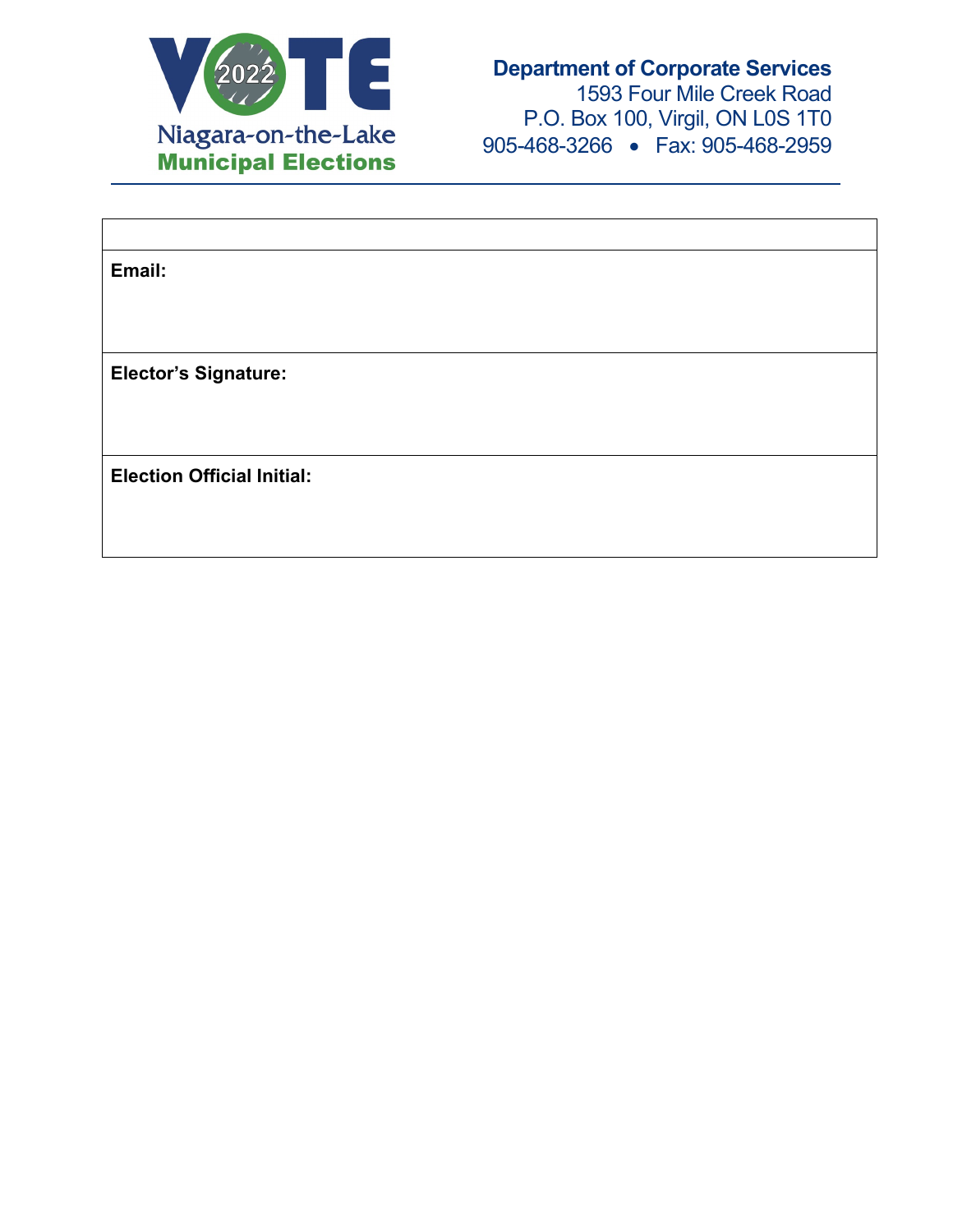

# **APPENDIX III - APPLICATION FOR REPLACEMENT VOTE BY MAIL KIT**

#### Applicant's Name

| last name | first name | middle name |  |
|-----------|------------|-------------|--|
|           |            |             |  |
|           |            |             |  |

# Qualifying Address on Voting Day

| roll # 2627 | poll # | residential | com/ind |
|-------------|--------|-------------|---------|
|             |        |             |         |

| street # | street name | apt/unit# | po box/RR# |
|----------|-------------|-----------|------------|
|          |             |           |            |
|          |             |           |            |

| town/city | province | postal code |
|-----------|----------|-------------|

#### Mailing Address if different from above

street # street name apt/unit# po box/RR#